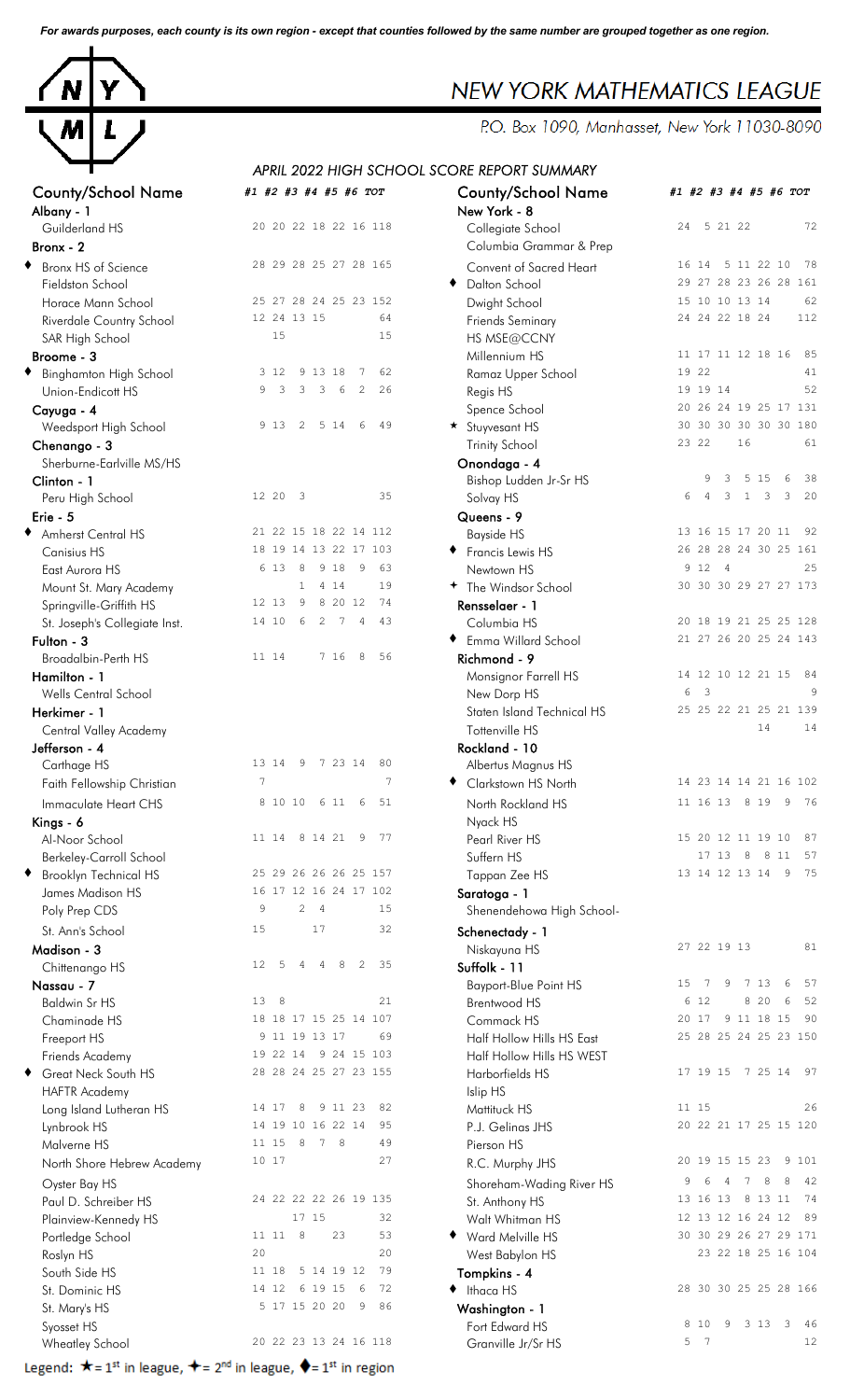# Westchester - 12 MV Steam Academy 8 8 Horace Greeley HS

Jake B, Dalton School Kai M, Dalton School Xander B, Ithaca HS Josiah M, Stuyvesant HS Thomas B, Dalton School Joseph O, Stuyvesant HS Lei C, Ithaca HS Jacob P, Stuyvesant HS Andrew C, Ward Melville HS Yuhao P, Stuyvesant HS Lyndon H, Ithaca HS Max S, Bronx HS of Science Farheen Binte I, The Windsor School Kevin S, Ward Melville HS David J, Stuyvesant HS Jason W, Horace Greeley HS Anastasia L, Stuyvesant HS **Adam W**, Bronx HS of Science Andrew L, Stuyvesant HS Yiao W, The Windsor School Frederick L, Scarsdale HS Robin X, Ward Melville HS Steven L, Stuyvesant HS Dieter Y, Bronx HS of Science Michael L, Ward Melville HS

| /estchester - TZ  |    |  |  |                       | MV Steam Academy       |
|-------------------|----|--|--|-----------------------|------------------------|
| Bronxville HS     |    |  |  | 18 1 14 9 14 13 69    | North Salem HS/MS      |
| Byram Hills HS    |    |  |  |                       | Rye Country Day School |
| Dobbs Ferry HS    |    |  |  | 20 17 9 13 16 15 90   | ◆ Scarsdale HS         |
| Edgemont Jr/Sr HS |    |  |  | 28 29 24 26 25 23 155 | Westlake HS            |
| Harrison HS       | 10 |  |  | 14 8 23 11 66         | White Plains HS        |
| Horace Greeley HS |    |  |  | 26 28 22 24 26 18 144 |                        |

Greenwich Jr./Sr. HS<br> **Greenwich Jr./Sr. HS** 10 22 14 78<br>
MV Steam Academy <sup>8</sup> Bronxville HS 18 1 14 9 14 13 69 North Salem HS/MS 16 18 13 12 17 13 89 Dobbs Ferry HS 20 17 9 13 16 15 90 ♦ Scarsdale HS 26 30 27 27 25 26 161 Edgemont Jr/Sr HS 28 29 24 26 25 23 155 Westlake HS Harrison HS 10 10 14 8 23 11 66 White Plains HS 18 13 12 4 47

### *STUDENTS WITH A PERFECT SCORE*

Ali E, Scarsdale HS Daniel S, Half Hollow Hills HS East

#### *HIGH SCORING STUDENTS - CUMULATIVE*

|   |                                      | 36 |                                     |    |
|---|--------------------------------------|----|-------------------------------------|----|
| ★ | Farheen Binte I - The Windsor School |    | Robin X - Ward Melville HS          | 33 |
| ★ | Andrew L - Stuyvesant HS             | 36 | Shengyu Z - Great Neck South HS     | 33 |
| ★ | Yiao W - The Windsor School          | 36 | Sarah H - Edgemont Jr/Sr HS         | 32 |
|   | Josiah M - Stuyvesant HS             | 35 | Julia K - Stuyvesant HS             | 32 |
|   | Max S - Bronx HS of Science          | 35 | Alexander L - Ward Melville HS      | 32 |
|   | Jason W - Horace Greeley HS          | 35 | Jacob P - Stuyvesant HS             | 32 |
|   | Thomas B - Dalton School             | 34 | Yuhao P - Stuyvesant HS             | 32 |
|   | Bailing C - The Windsor School       | 34 | Jinho P - Ithaca HS                 | 32 |
|   | Ali E - Scarsdale HS                 | 34 | Moussa S - Brooklyn Technical HS    | 32 |
|   | Eric F - Francis Lewis HS            | 34 | Kevin S - Ward Melville HS          | 32 |
|   | Lyndon H - Ithaca HS                 | 34 | Dieter Y - Bronx HS of Science      | 32 |
|   | Steven L - Stuyvesant HS             | 34 | Elie Z - Stuyvesant HS              | 32 |
|   | Michael L - Ward Melville HS         | 34 | Ian B - Stuyvesant HS               | 31 |
|   | Kai M - Dalton School                | 34 | Lingjie F - Stuyvesant HS           | 31 |
|   | Joseph O - Stuyvesant HS             | 34 | Alice W - Half Hollow Hills HS East | 31 |
|   | Daniel S - Half Hollow Hills HS East | 34 | Ivan X - Great Neck South HS        | 31 |
|   | Adam W - Bronx HS of Science         | 34 | Ashley Z - Stuyvesant HS            | 31 |
|   | Lei C - Ithaca HS                    | 33 | Justin H - Edgemont Jr/Sr HS        | 30 |
|   | Andrew C - Ward Melville HS          | 33 | Jiahui L - Emma Willard School      | 30 |
|   | FengMo G - The Windsor School        | 33 | Marco L - Bronx HS of Science       | 30 |
|   | Aarya K - Edgemont Jr/Sr HS          | 33 | Athena N - Ithaca HS                | 30 |
|   | Mikayla L - Stuyvesant HS            | 33 | Mary W - Horace Mann School         | 30 |
|   | Shiyuan L - The Windsor School       | 33 | Chun Yeung W - Stuyvesant HS        | 30 |
|   | Nathan S - Ithaca HS                 | 33 |                                     |    |

### *HIGH SCORING SCHOOLS - CUMULATIVE*

| $\star$    | Stuyvesant HS             | 180 | Paul D. Schreiber HS      | 135 |
|------------|---------------------------|-----|---------------------------|-----|
| $\bigstar$ | The Windsor School        | 173 | Spence School             | 131 |
|            | Ward Melville HS          | 171 | Columbia HS               | 128 |
|            | Ithaca HS                 | 166 | P.J. Gelinas JHS          | 120 |
|            | Bronx HS of Science       | 165 | Guilderland HS            | 118 |
|            | Dalton School             | 161 | Wheatley School           | 118 |
|            | Francis Lewis HS          | 161 | Rye Country Day School    | 116 |
|            | Scarsdale HS              | 161 | <b>Amherst Central HS</b> | 112 |
|            | Brooklyn Technical HS     | 157 | Friends Seminary          | 112 |
|            | Edgemont Jr/Sr HS         | 155 | Chaminade HS              | 107 |
|            | Great Neck South HS       | 155 | West Babylon HS           | 104 |
|            | Horace Mann School        | 152 | Canisius HS               | 103 |
|            | Half Hollow Hills HS East | 150 | Friends Academy           | 103 |
|            | Horace Greeley HS         | 144 | Clarkstown HS North       | 102 |
|            | Emma Willard School       | 143 | James Madison HS          | 102 |
|            |                           |     |                           |     |

Legend:  $\star$  = 1<sup>st</sup> in league,  $\star$  = 2<sup>nd</sup> in league,  $\star$  = 1<sup>st</sup> in region